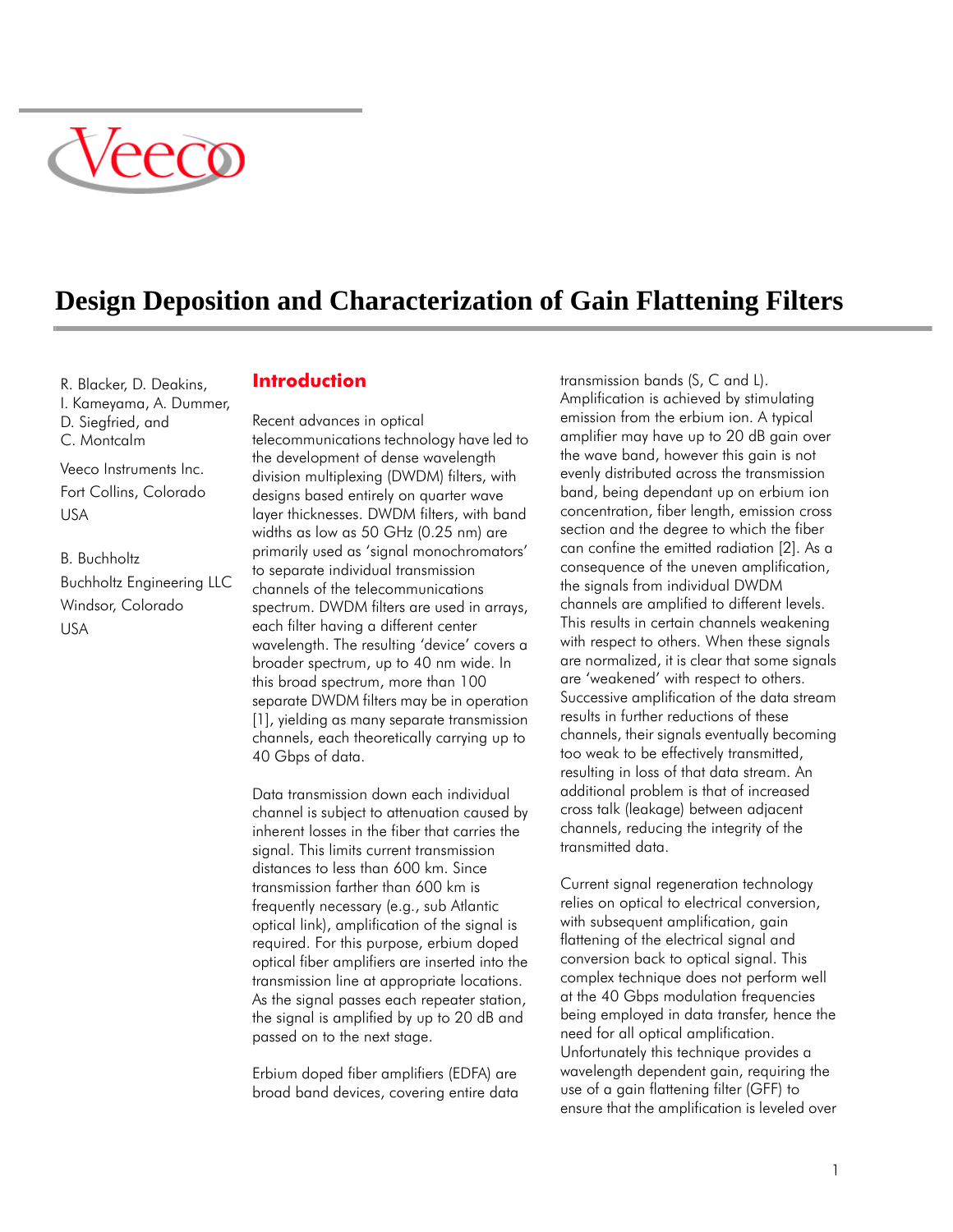the wave band. Current technology limits gain flattening levels to  $\pm$ 0.4 dB for various amplifiers [3,4].

This paper demonstrates the deposition of a GFF which is able to compensate for a gain range of 10 dB (i.e. a –10 dB GFF), and discusses the necessary considerations to allow a successful deposition.

## **Background to the Work**

Gain flattening filters are highly complex filters that require stringent control over material properties, such as refractive index, as well as system properties, such as deposition rate.

The design of GFF, like most complex filters, requires that the deposition system is taken into consideration and that its capabilities are balanced with the need to allow reasonable design convergence to the target. For the current work (design of a –10dB filter covering the C band: 1525 nm to 1565 nm), several options were considered, each having merits and demerits in terms of design ease and system compatibility.

The initial consideration is for the filter shape itself. As discussed above, the shape of an EDFA is relatively arbitrary; so to ensure that the filter being produced is representative of such filters, it was decided to try to compensate for an erbium doped amplified stimulated emission (ASE) signal. Erbium ASE are readily available sources that mimic the EDFA. This source uses a pumped erbium doped fiber to produce the signal output illustrated in Fig. 1.

As can be seen, the signal output has severe wavelength dependencies, displaying peak emission at 1532 nm, and minimum emission at 1538 nm. This rapid excursion of 4 dB emission over a 6 nm

span creates some difficulty for the filter design. This region is considered to be the most difficult to both fit a practical filter design to and to ensure good thickness tolerances during deposition. In addition, it is clear that the definition of error tolerance (discrepancy between target and filter spectra) plays a key role in estimating filter performance. In our definition, the discrepancy between measured filter performance and target performance should remain within  $\pm 0.3$  dB. In regions where the filter has a larger derivative function (i.e., steeper slopes) it is more critical to maintain the filter shape close to the target – minor wavelength errors result in disproportionately large error functions.



**Figure 1 Output of the ASE Source**

Having noted that the filter shape is critical in the areas mentioned above, one faces several choices for design methodology, including (not exhaustively); designs based on quarterwave filter design principles; designs where layer thicknesses are not restricted to either being quarterwave or non-quarterwave or any limited thickness, and finally, designs where the layer thicknesses are restricted to levels where an optical monitoring system can usefully be operated. This paper considers the use of non-quarterwave designs only.

#### Process Considerations

The GFF filters demonstrated in this paper were deposited using a developmental dual ion beam sputter deposition (DIBSD) tool. The layer materials are silica and tantala;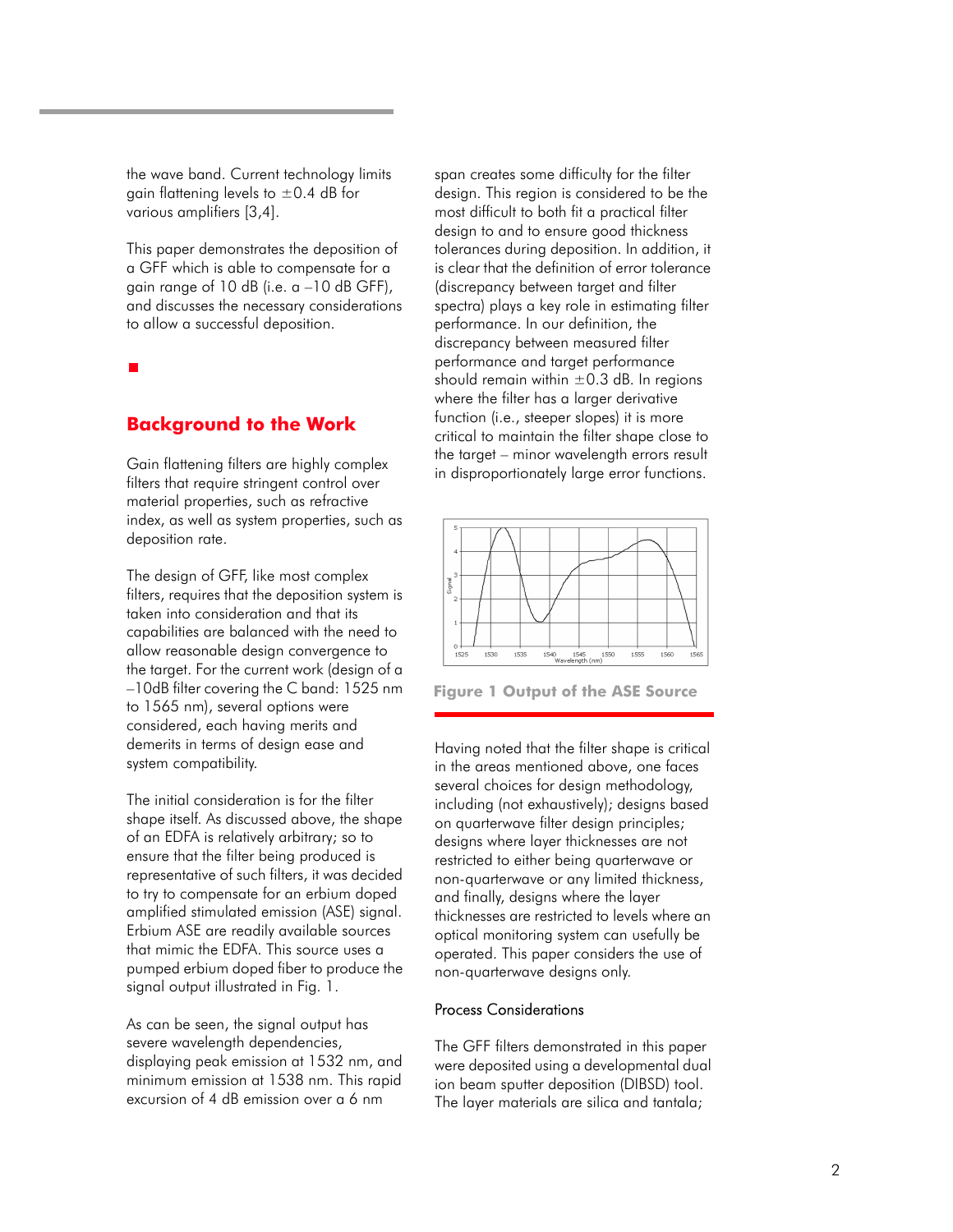the silica being sputtered from an oxide target and the tantala from a metal target.

The typical operating conditions for the DIBSD system provide a stable operating platform, its inherent rate stability ensures that layer thicknesses will typically be deposited with better than a 1% thickness accuracy when the system is controlled by time and constant power (i.e. time – power mode). In this way it is possible to deposit simple filters using predetermined times for each layer with no manual intervention. With the addition of quartz crystal monitoring this estimation routine is marginally improved for very long depositions. For more complex filters it is required to use an optical monitoring system that allows layer thicknesses (optical) to be determined to better than 0.1% accuracy.

To overcome this variation, the deposition system was modified with a heater control package using dual loop PID control over a thick film heater panel placed parallel to the rear face of the substrate at a distance of 3 mm [5]. In this way the different operating conditions for each layer material are compensated, the substrate temperature being maintained to better than 1° C.

Under normal operation the substrate is subjected to varying heat loads as a result of the different operating conditions required to deposit each layer material. In our deposition tool, normal conditions allow silica deposition to equilibrate at 105° C, whilst tantala deposition equilibrates at 150° C. Since it takes several hours for the temperature to equilibrate, the deposition is typically done under non-equilibrium since layer deposition times are less than the settling time. This varying heat load has a follow on effect of changing the deposition rates of layer materials in a non-linear manner.

The standard ion beam deposition conditions are given in Table 1.

| Parameter        | Deposition<br>Beam | Assist Beam     |                    |
|------------------|--------------------|-----------------|--------------------|
|                  | Both<br>Layers     | Silica<br>Layer | Tantala<br>Layer   |
| Beam<br>Voltage  | 1250V              | 400V            | 550V               |
| Beam<br>Current  | 600 <sub>m</sub> A | 75mA            | 150 <sub>m</sub> A |
| Accel<br>Voltage | 250V               | 600V            | 250V               |

#### Table 1: Deposition Parameters

In addition to the beam conditions, the chamber is operated at a pressure of

 $1x10^{-3}$  mbar, with 25 sccm oxygen introduced into the chamber, and an additional 12 sccm oxygen flowing through the assist beam. Argon is used as the carrier gas with a total flow rate of 21 sccm.

## **Design of the GFF**

#### Determination of Material Refractive Index

GFF is considered a broad band filter, covering the entire C band of transmission (in the present case) which lies between 1525 and 1565nm. It is necessary to carefully determine the material indices across this band to allow appropriate filter designs to be realized.

Deposition of single layers of silica and tantala was carried out to enable determination of the refractive indices using a variable angle spectroscopic ellipsometry (Woolam VASE 2000MI). The single layers of 20 quarter wave optical thicknesses (QWOT) (1550 nm) were deposited on to <100>-silicon wafers. The indices are illustrated in Table 2. As can be seen, the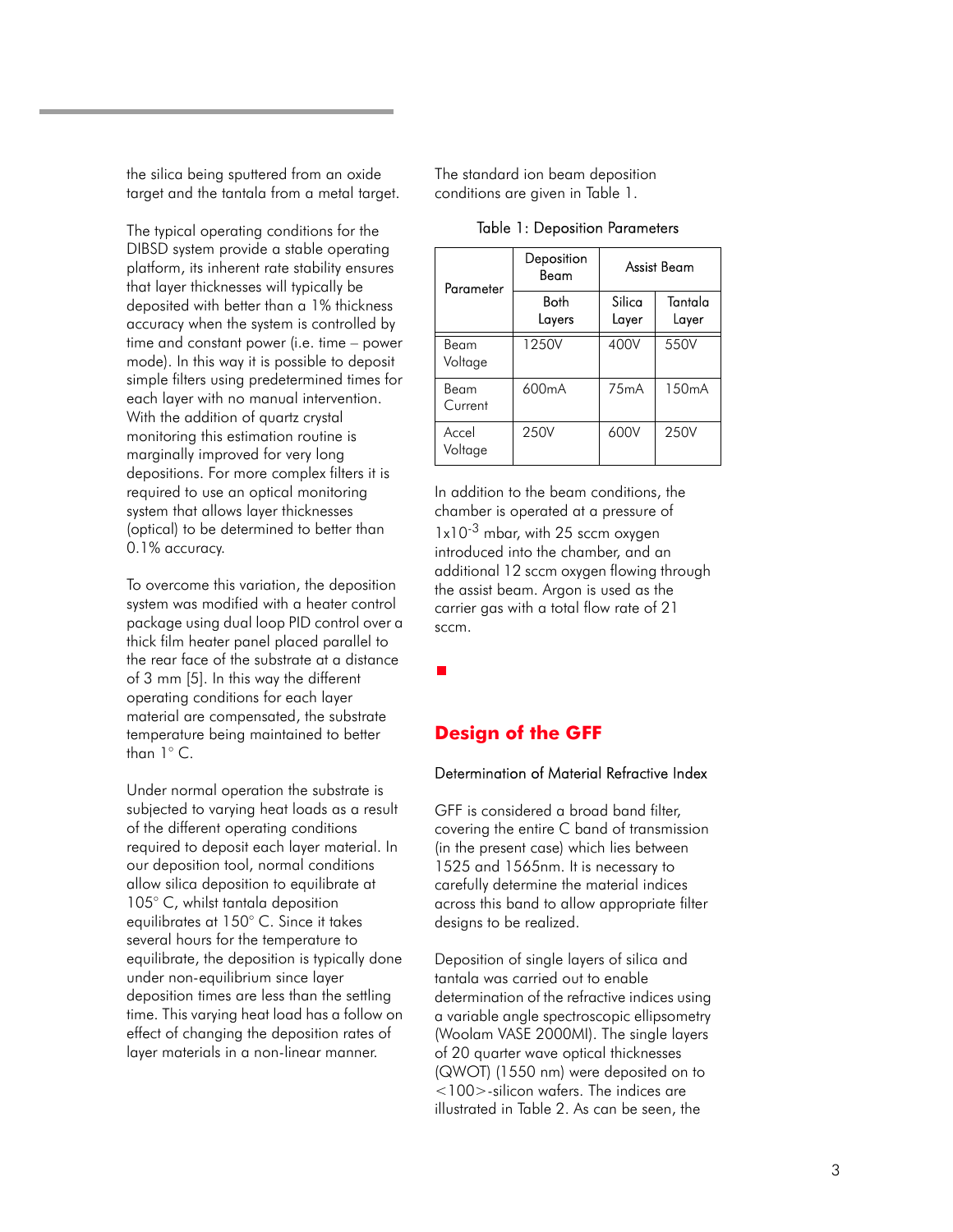dispersion of index over the waveband of interest (1525 to 1575 nm) is 0.0002 for silica, and 0.0007 for tantala. Though this level of dispersion over the C band seems low, the GFF design does need to account for it. Fig. 2a illustrates the effect of not accounting for this level of dispersion.

| Wavelength (nm) | Silica<br>Index | Tantala<br>Index |
|-----------------|-----------------|------------------|
| 1500            | 1.4723          | 2.0808           |
| 1510            | 1.4723          | 2.0807           |
| 1520            | 1.4722          | 2.0806           |
| 1530            | 1.4722          | 2.0804           |
| 1540            | 1.4721          | 2.0803           |
| 1550            | 1.4721          | 2.0801           |
| 1560            | 1.4721          | 2.0800           |
| 1570            | 1.4720          | 2.0799           |
| 1580            | 1.4720          | 2.0798           |
| 1590            | 1.4719          | 2.0796           |
| 1600            | 1.4719          | 2.0795           |

Table 2 Optical Index of Materials

The discrepancy between the two designs appears to be minimal; however when the error (difference between the target and design curves) is extracted as shown in Fig. 2b, the difference becomes clear. The design with no dispersion fails to meet the ±0.3dB tolerance specification, whilst the addition of the extremely small level of dispersion yields a result that fulfills the specification.

The following illustration displays the extreme sensitivity of GFF designs to any process errors such as a changing or poorly known refractive index. A similarly disproportionate response is observed with relatively small thickness errors: a random error of greater than 0.1% results in a filter shape that falls far outside the error tolerance specification. In order to maintain this extreme level of optical

thickness tolerance, it is necessary to utilize an optical monitoring system during deposition of the filter.



**Figure 2a Effect of Dispersion on GFF Design**



#### Non-Quarterwave GFF Design

Gain flattening filter designs typically utilize non-quarterwave rather than quarterwave layers. This generally provides reasonable scope for enabling rapid design convergence for even quite complex filters. Within the non-quarterwave design principle there are two main techniques. The first method allows each layer thickness to vary between some reasonable preset limits (between 0.25 QWOT and 10 QWOT for example). The second technique is to impose layer thickness restrictions to allow for improved layer endpoint determination when optical monitoring is used during filter manufacture.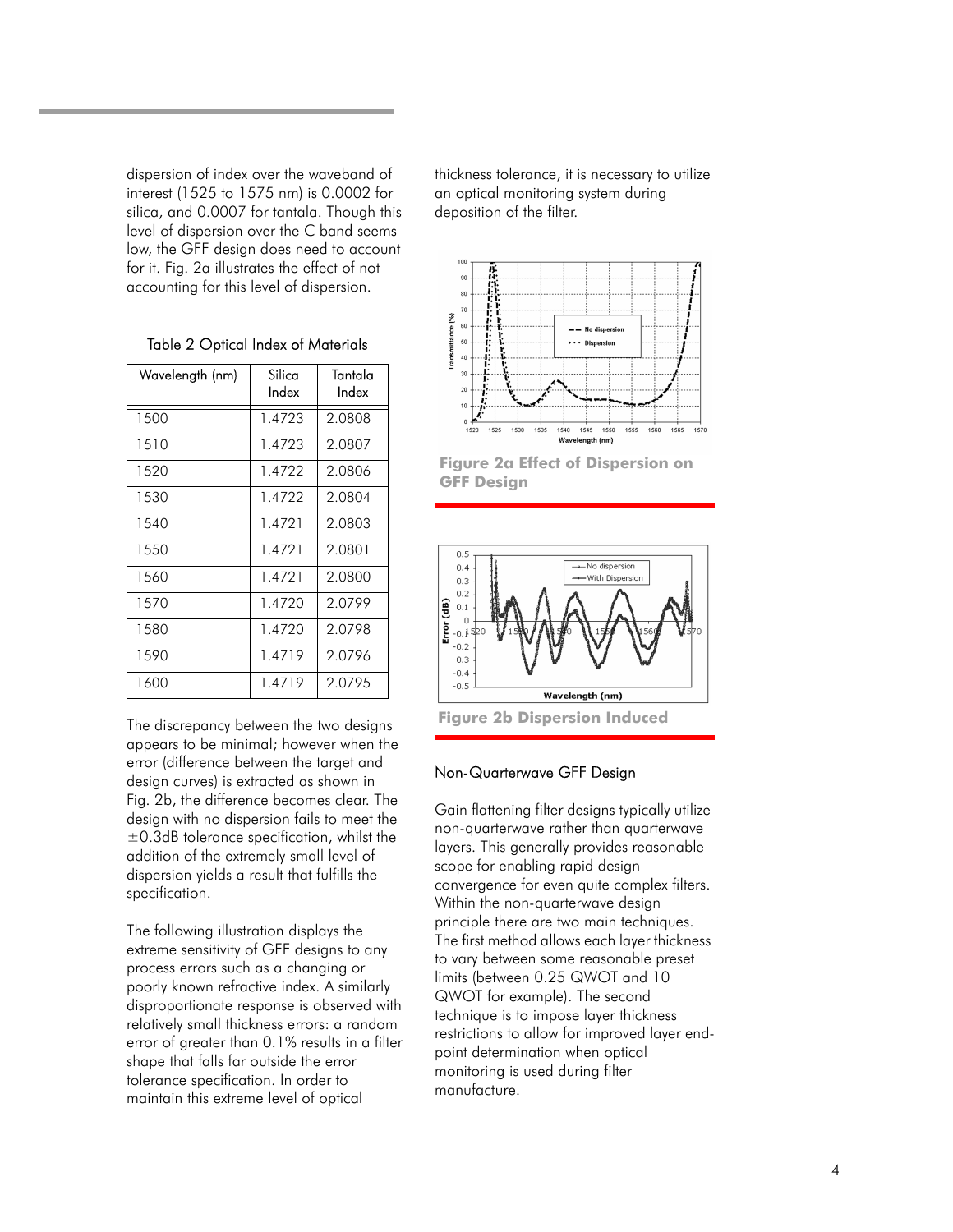#### GFF Design Using Unrestricted Layer **Thicknesses**

An example of a GFF design using largely unrestricted layer thicknesses is illustrated in Fig. 3. The design has the minor limitation that each layer thickness is required to be >0.25 QWOT (at 1550nm).

The design of the GFF filter is carried out using both Optilayer and Essential MacLeod thin film software packages. An initial starting point for the design consisting of 97 layers is derived manually from a simple mismatched mirror stack. This simple design provides a reasonable starting point for the automatic optimization of the GFF. Using the relaxed layer thickness specifications the design rapidly converges to a shape that lies within the  $\pm$ 0.3dB specification for the filter. During the optimization, however, some layer thicknesses are reduced to below the minimum thickness of 0.25 QWOT. By manual intervention these layers are thickened by adding a half wave thickness to the layer. Further automatic optimization re-establishes the required GFF shape. It is noted that the number of layers can be increased or reduced during the optimization routine, and in this case the final number is 89 layers. This design is illustrated in Fig. 3.



**Figure 3 Unrestricted Layer Thickness Design for GFF**

Using the above example of GFF design it is possible to rapidly produce a 'good' theoretical design, however, in practice this design may be difficult to manufacture. Brief consideration of the accuracy required for each layer thickness reveals that the design falls outside the required  $\pm 0.3$ dB

specification when a random layer thickness error is implemented.

#### GFF Design Using Restricted Layer **Thicknesses**

The previous example provided easy and rapid convergence of the filter design to the target curve, however such a design would prove difficult to manufacture successfully without 'perfect' control over the deposition.



**Figure 4 Optical Monitoring Calibration Scheme**

One of the benefits of optical monitoring is that layer thickness can be determined in real time during the deposition of the layer. Hence the termination point of a particular layer may be more accurately determined. The system employed in this work provides an updated estimate of optical deposition rate at each fringe turning point, but only after a full wave of layer deposition. To allow layers that are less that the 4 QWOT minimum thickness to be successfully deposited, an initial deposition rate (determined by prior calibration) is programmed into the system. This rate is updated with each successive fringe turning point after the fourth turning point of each layer. Ideally therefore the individual layer thicknesses should be greater than 4 QWOT thick, or at least provide four or more turning points during transmission monitoring. This methodology is illustrated in figure 4. As can be seen, the initial rate is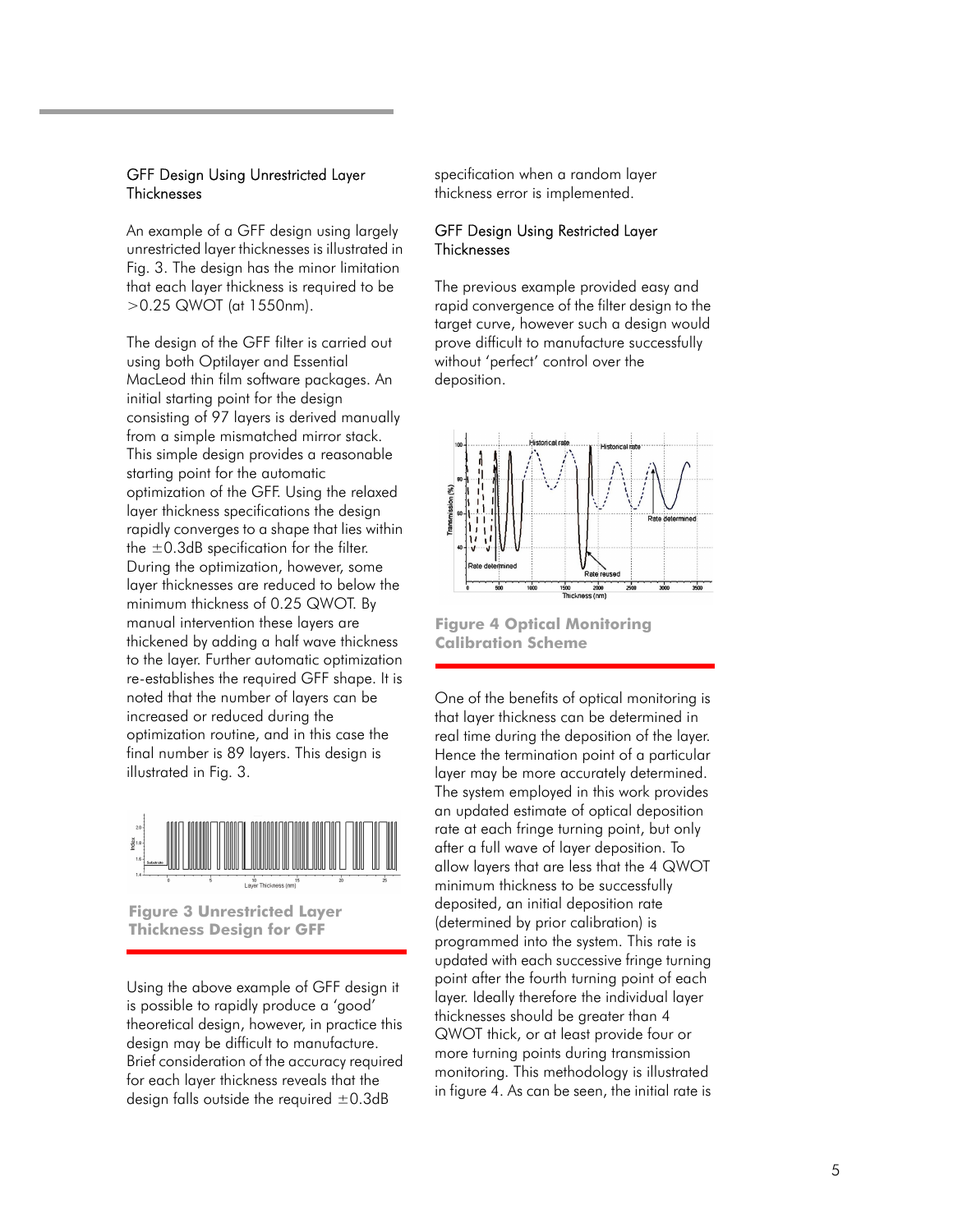updated for layer #1 at the fourth turning point, however layer #2 does not provide sufficient turning points to allow this to happen. Layer #3 initially relies on the final rate of layer #1, and is updated after the fourth turning point, whilst layer #4 still relies on the historical rate input before the commencement of the layer deposition.

Using the above scheme the deposition rate is updated as close to the actual end point of each layer as possible, rather than the layer time being determined at the start of the layer only. This rate-updating technique allows in layer rate variations to be compensated for, increasing layer thickness accuracy from the 1% possible using time-power deposition to better than 0.1%. The expense of this technique is in increasing total filter thickness (hence deposition time), and so an upper thickness limit of 60µm is placed on the filter design. This threshold is derived from total deposition time providing a viable process.

Using these design principles, convergence of a filter that meets the  $\pm$ 0.3dB specification is considerably more difficult than for the previous example. It is necessary to manually intervene during the optimization routine to increase thinner (sub full wave) layers, and decrease very thick layers to maintain the filter to less than 60µm total thickness.

An example of a completed GFF design is shown in Fig. 5. As can be seen, the filter has a total thickness of 55µm and consists of 39 layers, each with an average thickness of greater than 6 QWOT, the thinnest layer being 4.2 QWOT.

Error tolerance analysis of this filter design reveals that a random error of 0.1% layer thickness moves the design beyond the boundaries of the tolerance specification. To overcome this severe constraint it is necessary to further increase the stability of the system by implementing the thermal control system. With no thermal control of substrate temperature, the deposition rate is seen to increase through the layer by up

to 1% for tantala. An equivalent decrease is noted for silica layers. This changing rate is as a result of the systematic thermal variations discussed above.



**Figure 5 Index Profile of 37 Layer G**

With the layer deposition temperature controlled to within 1° C, the in layer rate variation reduces to 0.3% (for tantala). This three times increase in rate stability further improves the accuracy of the layer end point determination scheme, and allows the overall stability to be improved to a level where successful GFF deposition can be achieved.

 $\blacksquare$ 

## **Deposition and Characterization of GFF Filter**

Using the filter design illustrated above, the GFF filter was deposited on to Ohara WMS-13 substrate material. To reduce the presence of substrate interference difficulties, the substrate was anti-reflection coated prior to filter deposition.

Deposition of the 55µm thick, 39 layer filter was carried out using optical monitoring at 1550 nm wavelength.

The filter shape is illustrated in Fig. 6, along with the error determined as the deviation of filter shape from the desired target shape. As can be seen, the filter shape closely matches the target shape, with a deviation of less than 0.3dB for the majority of the filter. The deviation exceeds this tolerance only at the lower range of bandwidth.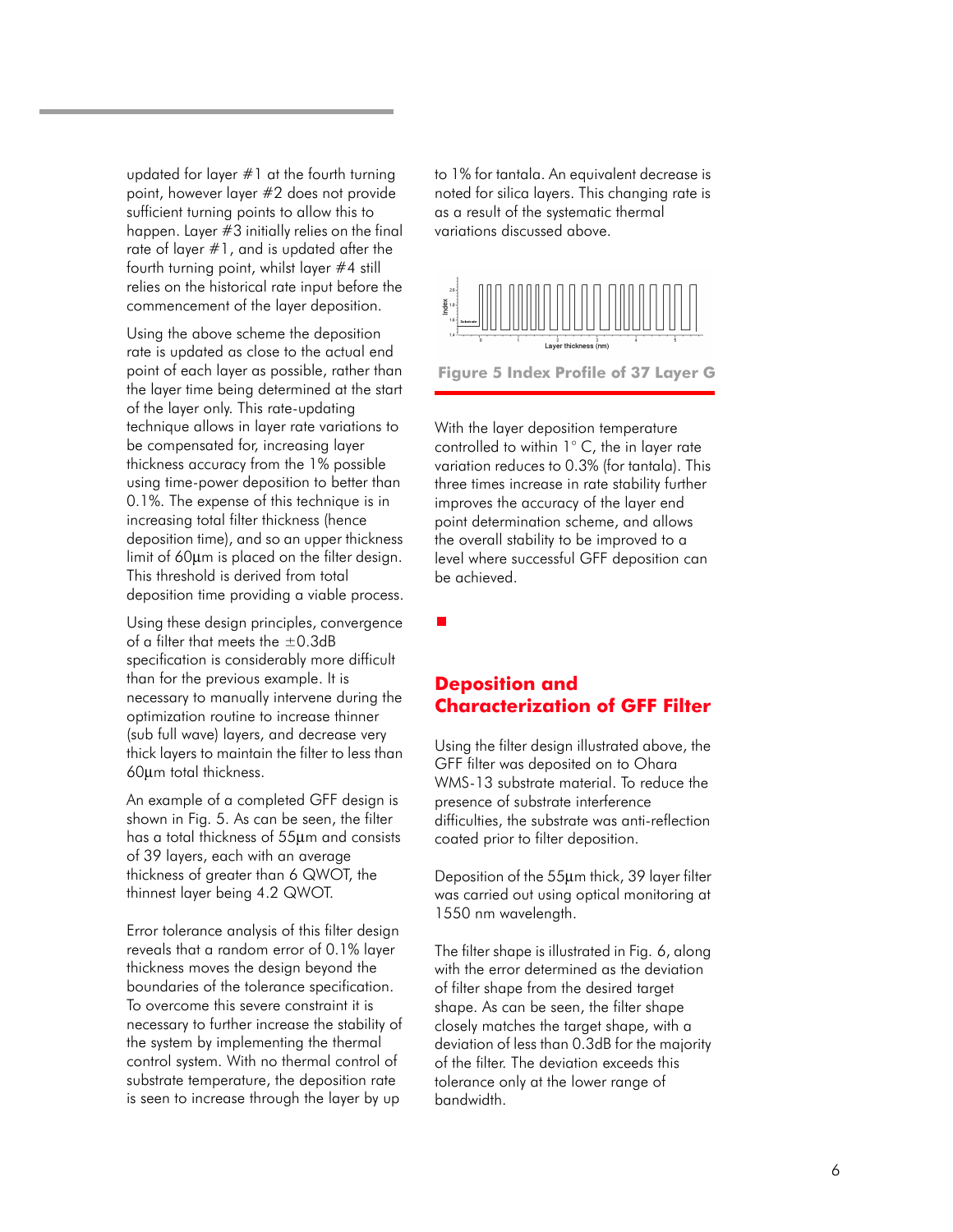

**Figure 6 Spectral Shape and Error of Deposited GFF**

## **Conclusion**

The GFF is a complex filter with an arbitrary shape determined by the amplification response of the EDFA that the filter is intended to compensate for. The degree of difficulty of depositing the GFF is determined by several factors, most prominently depth of the filter and the error tolerance placed on the filter. A -10 dB filter with  $\pm$  0.3 dB tolerance was discussed.

Deposition of the –10 dB GFF was accomplished by consideration of the deposition system characteristics, and of the material systems being utilized. Prior knowledge of the layer materials, their refractive indices and optical dispersion was critical to success. It was shown that extremely low levels of optical dispersion are sufficient to cause the filter shape to deviate from the target. Levels of dispersion of the order 0.0002 for the low index (silica) material, and 0.0007 for the high index (tantala) were found to be significant in distorting the filter shape.

In addition to the requirement for a well known refractive index, it is necessary to employ layer thickness monitoring to achieve the required layer accuracies. It was shown that thickness errors of greater than 0.1% will yield a filter shape that does not meet the tolerance specifications.

Successful design of the GFF has been demonstrated using two non-quarterwave design principles, with one being shown to provide ease of design, but poor manufacturability, whilst the other demonstrates the reverse.

Deposition of the manufacturable GFF required good system stability in terms of deposition rate. This stability was achieved by use of a thermal control package that controlled substrate temperature to better than 1° C. The rate stability was improved by a factor of three. The use of an optical monitoring system was still necessary to enable the required layer thickness accuracy to be achieved.

## **References**

г

- 1. C. Barnard, J. Klein and V. Tzlov, "Modeling Optimizes EDFA Design," *WDM Solutions*, 33, June 2000.
- 2. C. Barnard, T. Mirtchev and K. Klein, "Scientific and computational challenges in the simulation of broadband fiber amplifiers," *Optical Networks Magazine*, 63, September 2001.
- 3. S. Li, K. S. Chiang, and W. A. Gambling, "Gain flattening of an erbiumdoped fiber amplifier using a highbirefringence fiber loop mirror," *IEEE Photon. Technol. Lett*., 13, 942, 2001.
- 4. M. Janos, B. Smith and S. Poole, "Arbitrary-response gain flattening filters with low amplitude and phase noise and built in ASE suppression," SPIE Vol 3896, 380, 1999.
- 5. D. Deakins, I. Kameyama, B. Buchholtz, and R. Blacker. "Temperature control of glass substrates in ionbeam-assisted sputtering deposition system." SVC 45th Annual Tech. Conf. Proc. (2002).